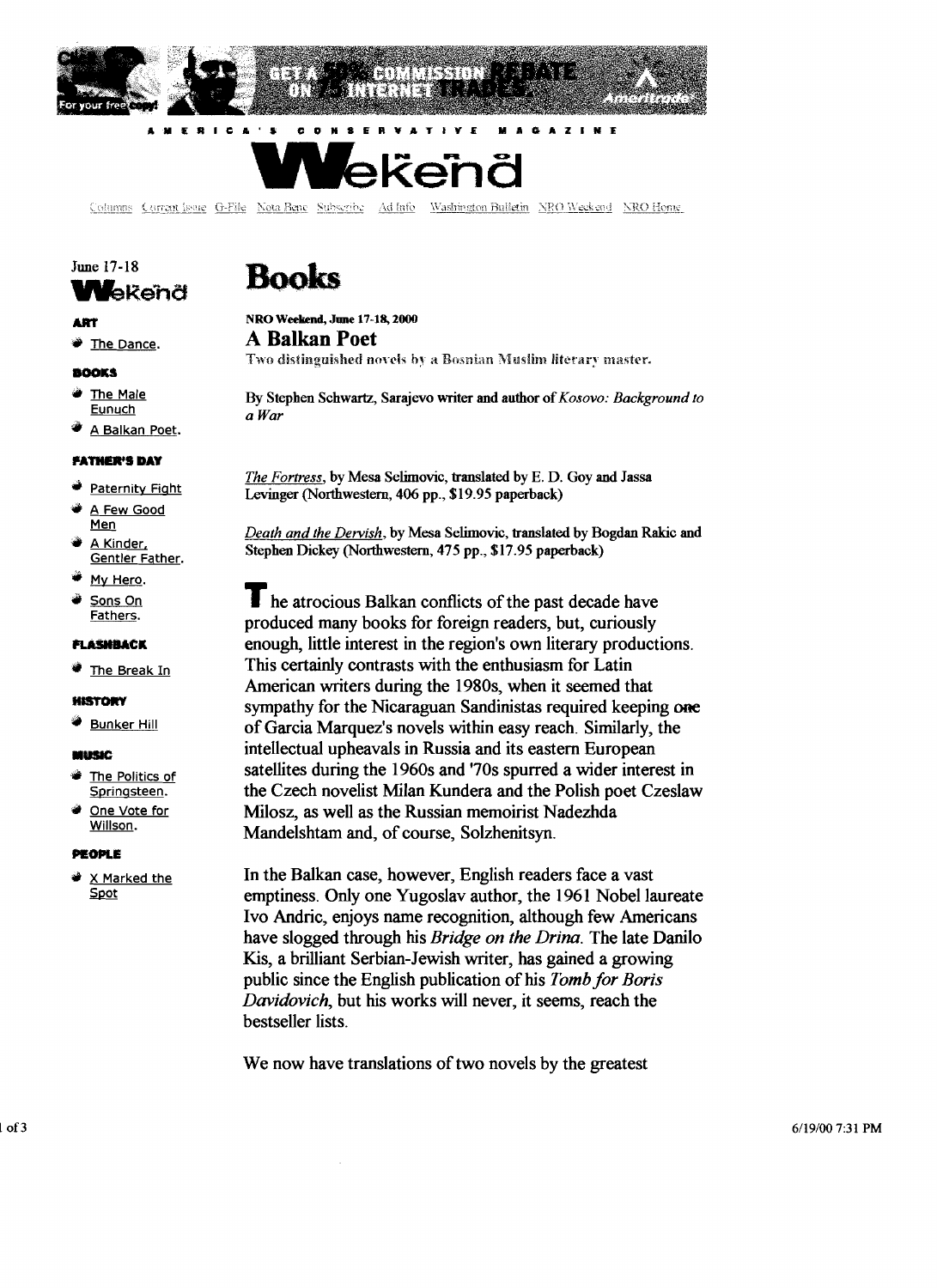Muslim author from Bosnia-Hercegovina, Mesa Selimovic, who lived from 1910 to 1982, an extremely gifted writer and one of Europe's finest novelists. Both books are set under Ottoman domination, in the 17th and 18th centuries, and present a society ruled by naked power. In this way, both obviously refer, as well, to Bosnia under the Communist dictatorship of Josip Broz Tito.

Indeed, his masterpiece, *Death and the Dervish,* is directly based on a tragic incident in the author's own life. Selimovic's brother Sefkija, a Communist Partisan in the Second World War, was arrested and executed by the Communist authorities. His infraction was exceedingly minor: Put in charge of a warehouse of confiscated property, he had borrowed some small items of furniture. But the Communists, like the Islamic authorities under the Turks, were nothing if not publicly moralistic, and examples of severe punishment were always required to deter others from straying. It is a tribute to the relaxed cultural milieu in Tito's later period that *Death and the Dervish* became a best seller after its release in 1966, although the whole Yugoslav public knew the source of its inspiration. It was made into a popular film and entered the high-school curriculum, since in the Balkans education is still rigorous, in the Germanic tradition.

The Fortress, recently published in paperback by Northwestern University Press, is the lesser of these two works, but well worth reading in its own right. Set in the 18th century, it is the story of Ahmet Shabo, a youthful veteran of the Russo-Turkish wars of his time. Having returned to Sarajevo as one of the few survivors among the Muslim volunteers who rushed off to fight a holy war, he finds his family dead from plague. Survival is difficult; his only job is as a minor scribe. But he also finds great happiness in the arms of his young and beautiful wife Tiyana, who is a Christian, i.e., a Serb.

Such mixed marriages were and remain common throughout the Islamic world, since Muslim men are permitted to marry Christian and Jewish women — daughters of "the people of the Book. " But Shabo cannot refrain from attempting to help people with whom he sympathizes, and such acts have dangerous consequences. When he speaks up for a war hero who is reduced to begging, he is beaten and outrageously humiliated, then loses his job and spends the rest of the book in difficult straits. Later, he tries to assist a young Muslim dissenter who has been imprisoned for his radical preaching, but that action too has a horrific outcome. Although his life is never threatened, at every tum his sympathetic words and actions lead in terrible directions, so that he sees himself,